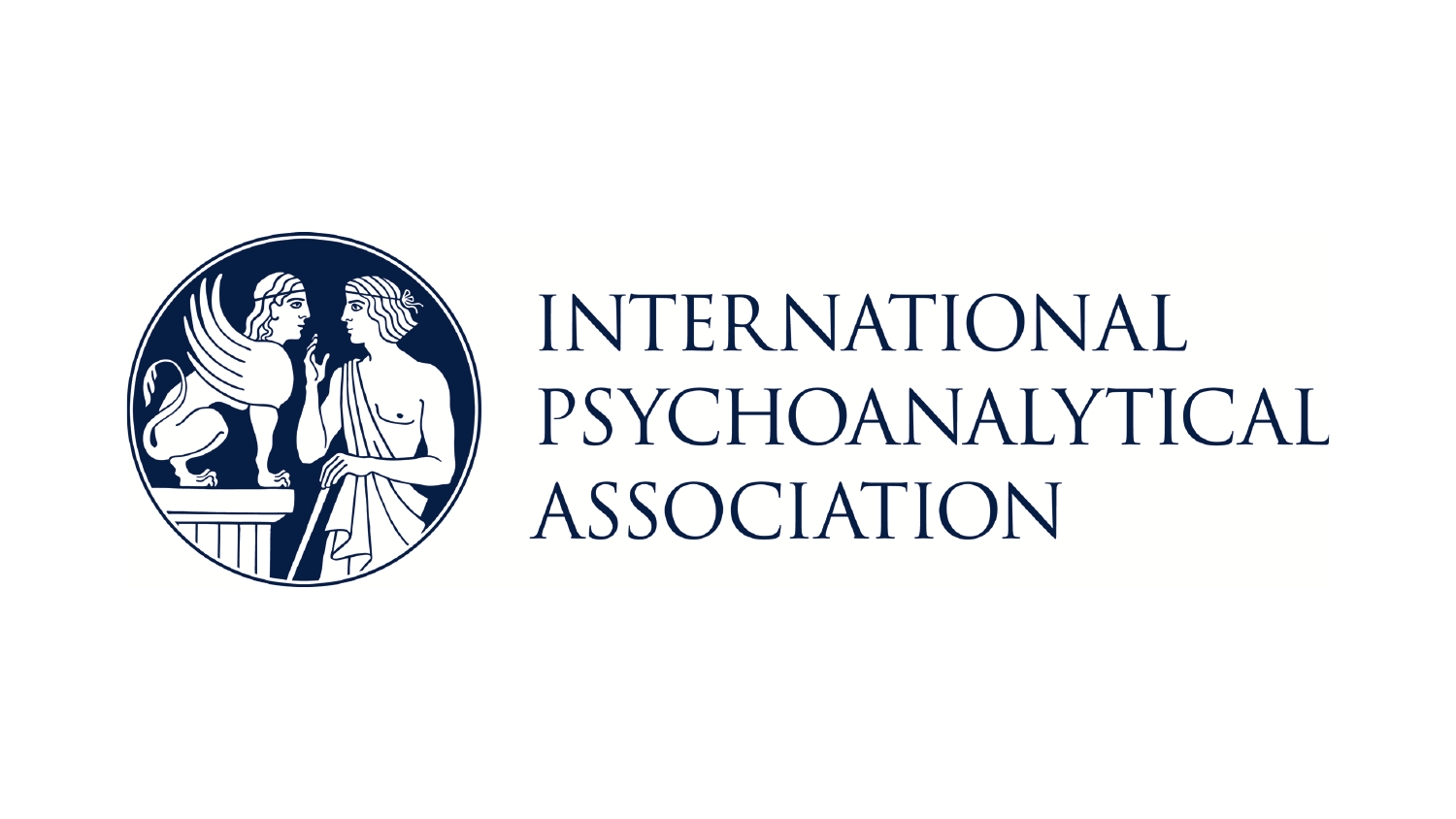#### **TIMELINE FOR NEW GROUPS**

1 year: Task Force is formed, works with ING and Education Committee to develop proposals for new assessment procedures when new groups apply to join the IPA (*completed: January 2019*)

1 year: ING takes Board decisions from Task Force and develops detailed processes to implement the new procedures, including reviewing Member, staffing and budget requirements. Reports to Board for consent (*completed: January 2020*)

3-5 years: length of time required for ING to complete the full assessment process for any new group.

NB: ING does not have unlimited resources: if many groups apply the timeline may be even longer.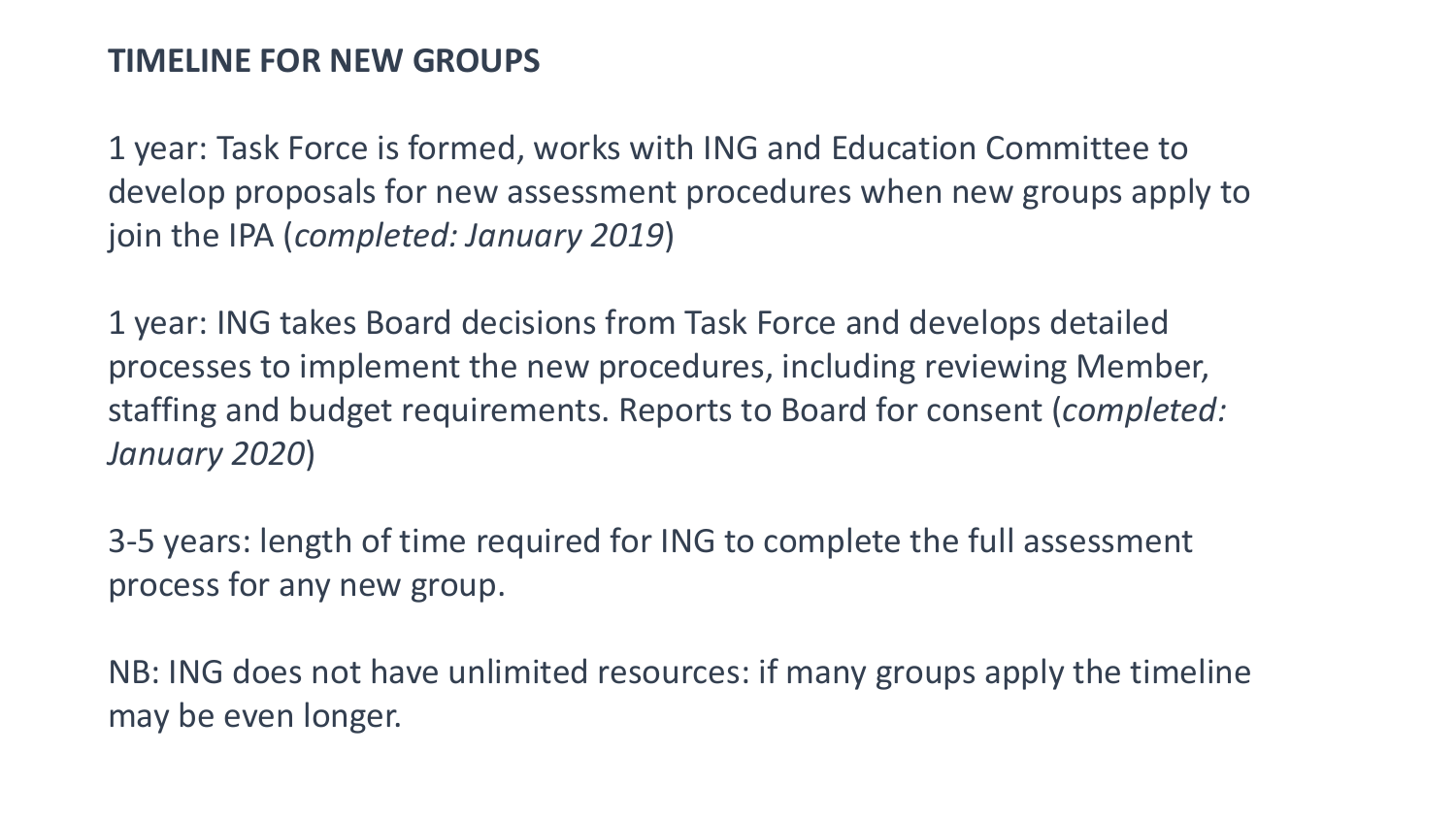#### **PROPOSAL FOR IMPLEMENTATION OF PHASE 2 WORK**

The officers believe the scale and complexity of tasks we now need to carry out are such that it would be too big a burden for one task force (and that task force would have so many members that the logistics of organising meetings would become too complicated to enable the work to be done in a reasonable timeframe). It is therefore proposed to create the following:

- Task Force on Implementation
- Task Force on Collegial Quality Assessment
- Task Force on Representation

It is proposed to consider at a later date whether a fourth task force, on reviewing the Three Models, should be put in place.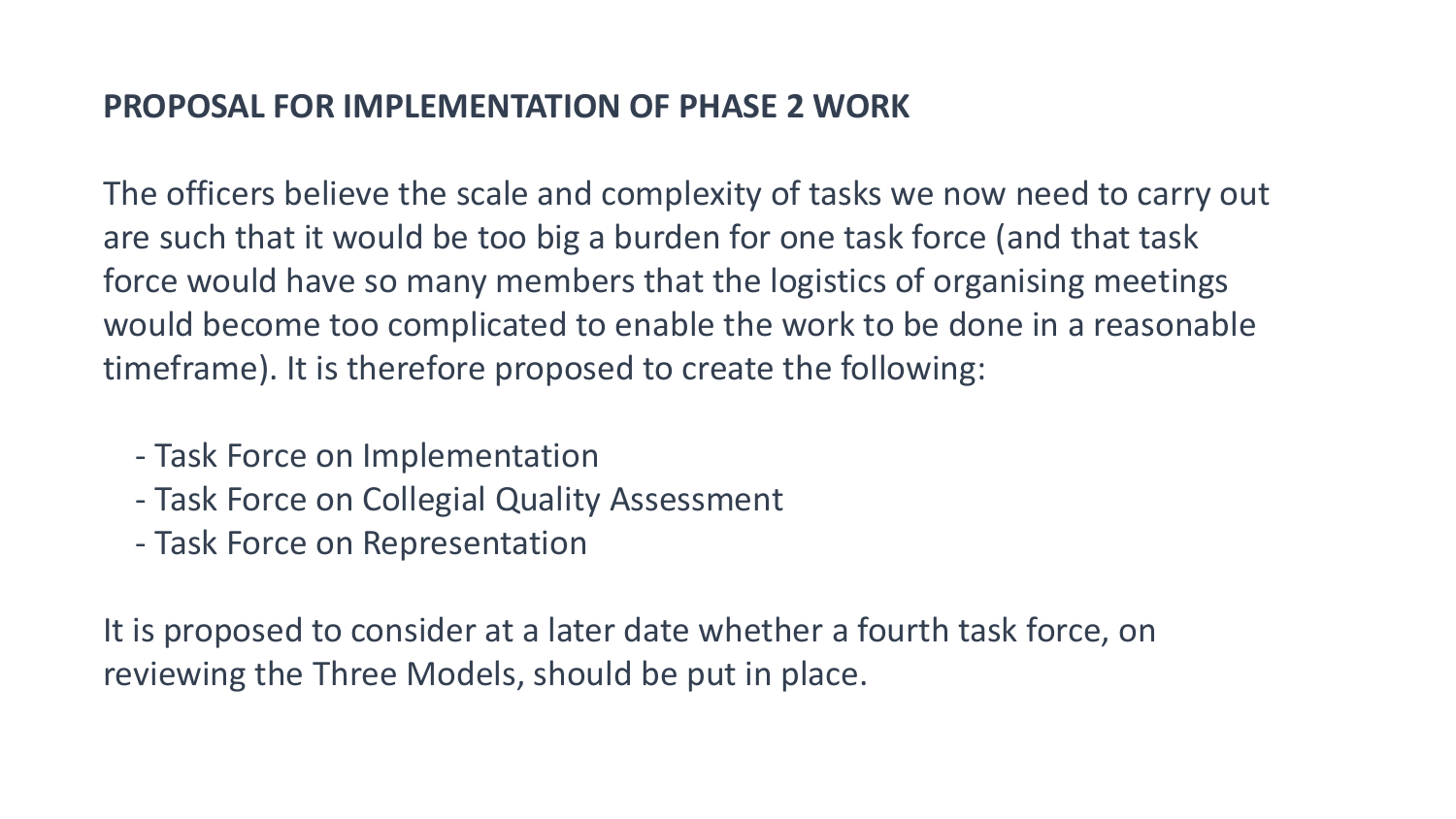## **TASK FORCE ON IMPLEMENTATION**

The chair and members of the Phase 1 Task Force are asked to form this new Task Force, to work with ING and Education Committee and others on developing proposals for the assessment process for when new groups apply to join the IPA.

*Suggested timeline: interim report June 2018; final report January 2019.*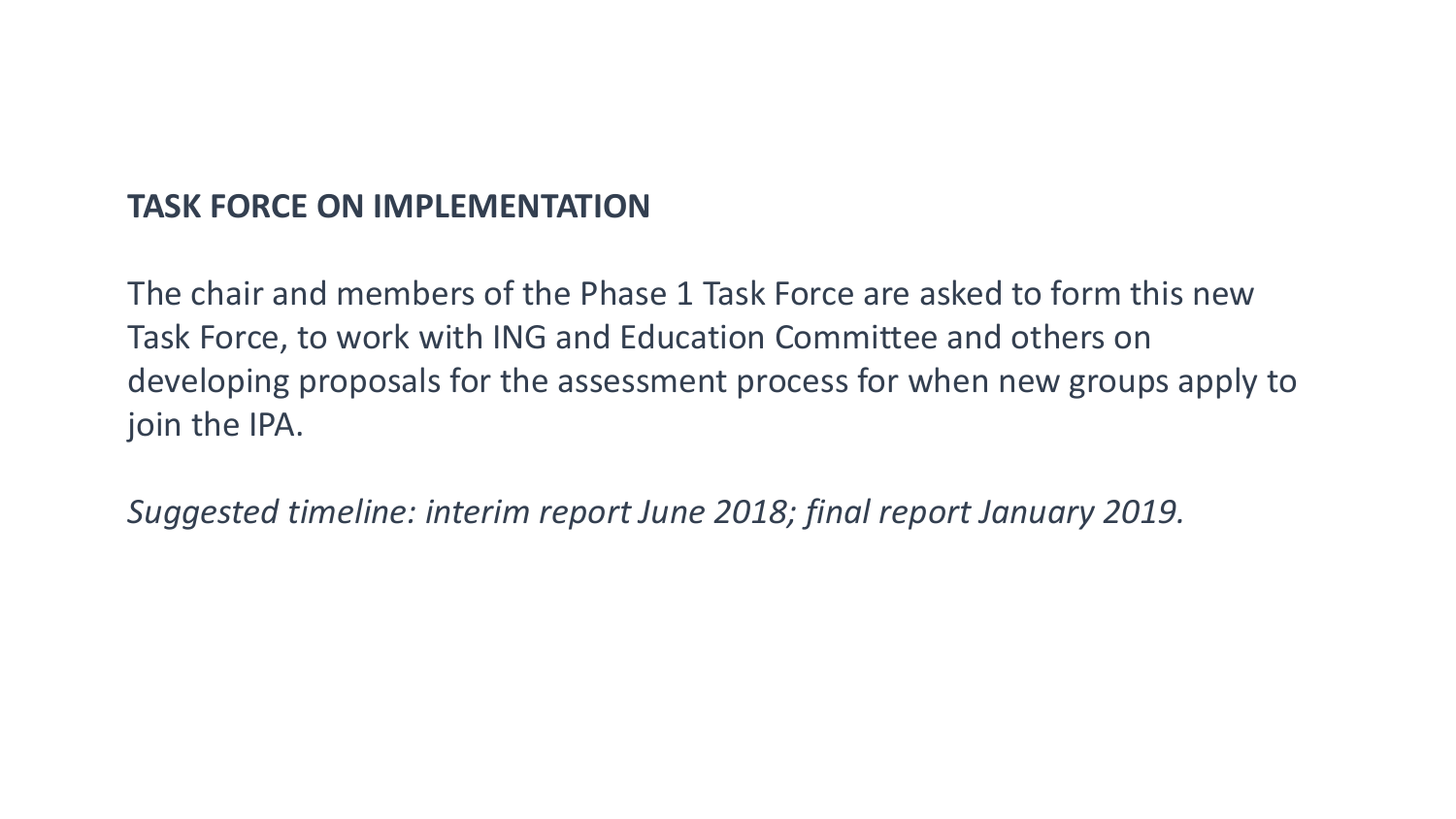## **TASK FORCE ON COLLEGIAL QUALITY ASSESSMENT (CQA)**

A Chair, one Board member from each region (nominated by each group of regional reps), and one non-Board member from each region, to work in consultation with the Psychoanalytic Education Committee, to develop proposals for a collegiate system of quality assessment (the name for this to be subject to recommendation by the Task Force), which should provide a means for sharing best practise between societies including inter-regionally, which should engage with all the training models, and which should reassure the Board (and Candidates) of the quality standards being achieved.

*Suggested timeline: interim report June 2018; final report January 2019.*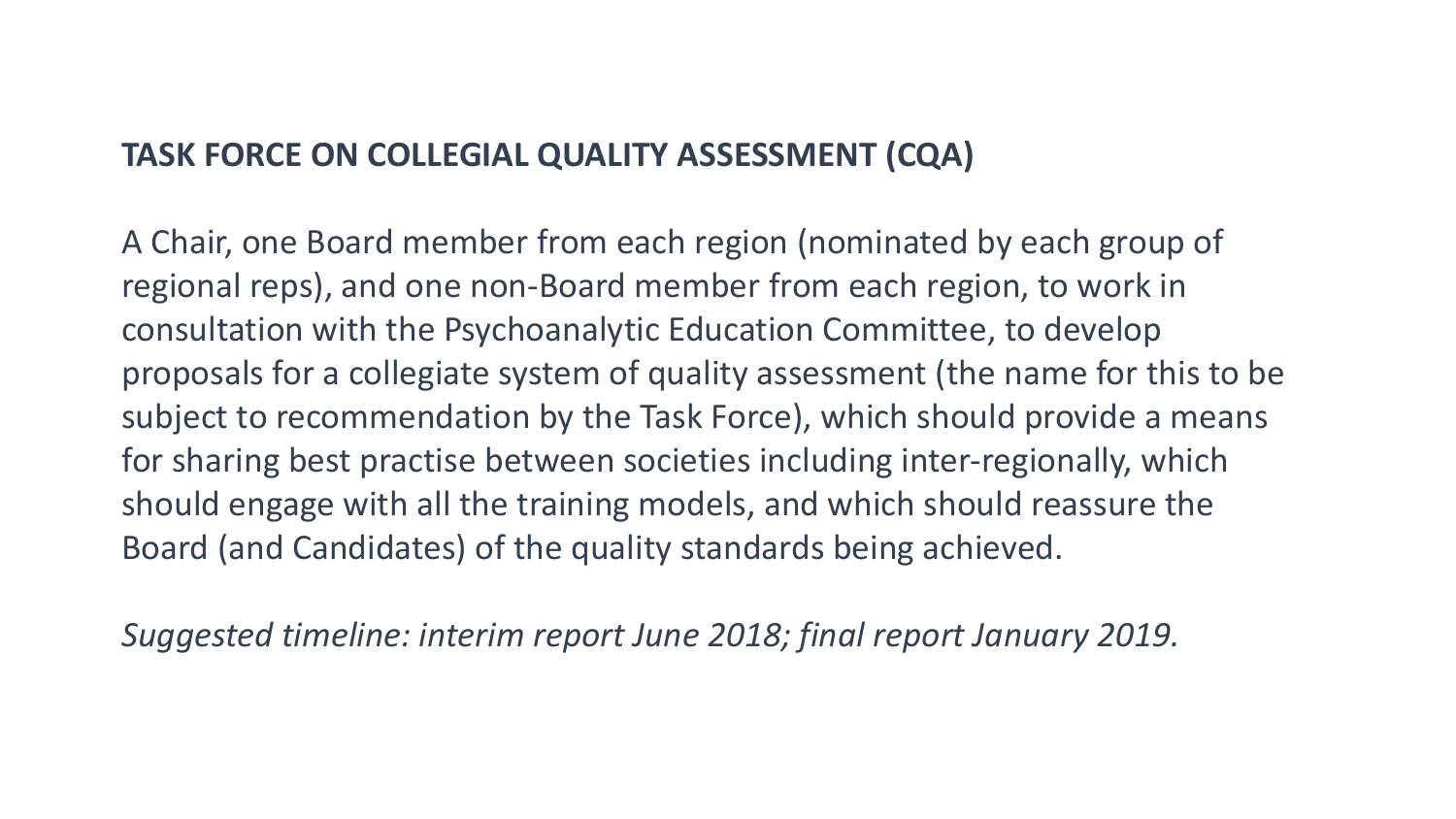## **TASK FORCE ON REPRESENTATION**

A chair and two members from each region, these people to be very senior and respected IPA figures who are no longer actively engaged in IPA daily work, to take representations from interested parties and to make recommendations to the Board as to what might be a fairer system of democratic representation than is currently in place, taking account of demographic changes in the IPA since the current system was put in place, looking at trends for the immediate future, considering the aspiration to create a fourth IPA region for Asia-Pacific, considering the appropriate balance between Candidates, Members and retired Members, and societies (specifically including considering the recommendations of the Task Force on Relationships between the IPA and Component Organisations).

*Suggested timeline: interim reports June 2018 and January 2019; final report July 2019.*